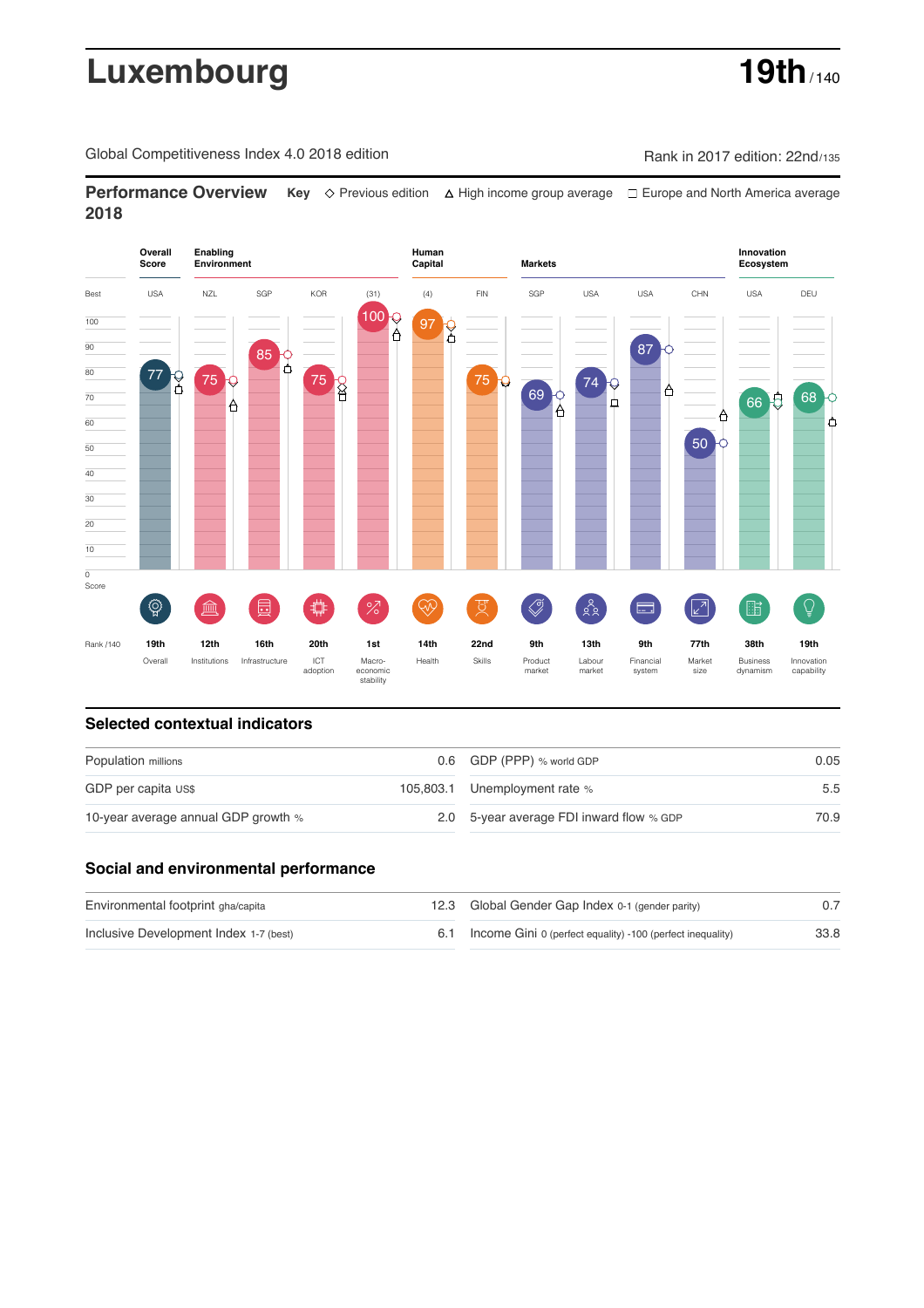# **Luxembourg 19th**/140

| <b>Index Component</b>                                                   | Value          | Score *                  | Rank/140       | <b>Best Performer</b>       |
|--------------------------------------------------------------------------|----------------|--------------------------|----------------|-----------------------------|
| 寙<br>Pillar 1: Institutions 0-100 (best)                                 |                | 75.2 ↑                   | 12             | <b>New Zealand</b>          |
| 1.01 Organized crime 1-7 (best)                                          | 6.0            | 83.9 ↓                   | 8              | Finland                     |
| 1.02 Homicide rate /100,000 pop.                                         | 0.7            | $99.3 =$                 | 23             | Multiple (9)                |
| 1.03 Terrorism incidence 0 (very high) -100 (no incidence)               | 100.0          | $100.0 =$                | 1              | Multiple (24)               |
| 1.04 Reliability of police services 1-7 (best)                           | 6.1            | 85.3 $\sqrt{ }$          | 11             | Finland                     |
| 1.05 Social capital 0-100 (high)                                         | 59.1           | $59.1$ 1                 | 22             | Australia                   |
| 1.06 Budget transparency 0-100 (best)                                    | 34.6           | $34.6 =$                 | 116            | Multiple (2)                |
| 1.07 Judicial independence 1-7 (best)                                    | 6.2            | 87.5 ↑                   | 5              | Finland                     |
| 1.08 Efficiency of legal framework in challenging regulations 1-7 (best) | 5.3            | 71.6 ↑                   | 5              | Finland                     |
| 1.09 Freedom of the press 0-100 (worst)                                  | 14.7           | $85.3 =$                 | 17             | Norway                      |
| 1.10 Burden of government regulation 1-7 (best)                          | 4.3            | 55.6 $\sqrt{ }$          | 21             | Singapore                   |
| 1.11 Efficiency of legal framework in settling disputes 1-7 (best)       | 5.4            | 73.5 ↑                   | $\overline{7}$ | Singapore                   |
| 1.12 E-Participation Index 0-1 (best)                                    | 0.94           | $93.8$ 1                 | 19             | Multiple (3)                |
| 1.13 Future orientation of government 1-7 (best)                         | 5.7            | 79.0 ↑                   | $\overline{c}$ | Singapore                   |
| 1.14 Incidence of corruption 0-100 (best)                                | 82.0           | 82.0 个                   | 8              | New Zealand                 |
| 1.15 Property rights 1-7 (best)                                          | 6.2            | 86.7 ↓                   | 4              | Finland                     |
| 1.16 Intellectual property protection 1-7 (best)                         | 6.2            | 87.1 $\sqrt{ }$          | 4              | Finland                     |
| 1.17 Quality of land administration 0-30 (best)                          | 25.5           | $85.0 =$                 | 18             | Singapore                   |
| 1.18 Strength of auditing and reporting standards 1-7 (best)             | 6.3            | 88.1 个                   | 3              | Finland                     |
| 1.19 Conflict of interest regulation 0-10 (best)                         | 5.0            | $50.0 \text{ } \Upsilon$ | 95             | Multiple (2)                |
| 1.20 Shareholder governance 0-10 (best)                                  | 4.7            | $47.0 =$                 | 90             | Kazakhstan                  |
|                                                                          |                |                          |                |                             |
| 圓<br>Pillar 2: Infrastructure 0-100 (best)                               |                | 84.7 ↓                   | 16             | Singapore                   |
| 2.01 Road connectivity index 0-100 (best)                                | n/a            | n/a                      | n/a            | <b>United States</b>        |
| 2.02 Quality of roads 1-7 (best)                                         | 5.3            | 72.3 ↓                   | 21             | Singapore                   |
| 2.03 Railroad density km of roads/square km                              | 106.2          | $100.0 =$                | 3              | Multiple (20)               |
| 2.04 Efficiency of train services 1-7 (best)                             | 4.9            | 64.6 ↑                   | 16             | Switzerland                 |
| 2.05 Airport connectivity score                                          | 16,936.4       | 37.8 ↓                   | 85             | Multiple (8)                |
| 2.06 Efficiency of air transport services 1-7 (best)                     | 5.5            | 75.4 ተ                   | 21             | Singapore                   |
| 2.07 Liner Shipping Connectivity Index 0-157.1 (best)                    | n/a            | n/a                      | n/a            | Multiple (4)                |
| 2.08 Efficiency of seaport services 1-7 (best)                           | 4.4            | 57.2 ↑                   | 55             | Singapore                   |
| 2.09 Electrification rate % pop.                                         | 100.0          | $100.0 =$                | 1              | Multiple (66)               |
| 2.10 Electric power transmission and distribution losses % output        | 1.9            | $100.0 =$                | $\overline{c}$ | Multiple (9)                |
| 2.11 Exposure to unsafe drinking water % pop.                            | 0.6            | $100.0 =$                | $\overline{7}$ | Multiple (23)               |
| 2.12 Reliability of water supply 1-7 (best)                              | 6.7            | 95.8 $\sqrt{ }$          | 11             | Switzerland                 |
| Pillar 3: ICT adoption 0-100 (best)                                      |                | 74.8 ↑                   | 20             | Korea, Rep.                 |
| 3.01 Mobile-cellular telephone subscriptions /100 pop.                   | 136.1          | $100.0 =$                | 29             | Multiple (68)               |
| 3.02 Mobile-broadband subscriptions /100 pop.                            | 88.1           | n/a                      | 39             | <b>United Arab Emirates</b> |
| 3.03 Fixed-broadband Internet subscriptions /100 pop.                    | 36.5           | 73.0 个                   | 14             | Switzerland                 |
| 3.04 Fibre Internet subscriptions /100 pop.                              | 7.1            | n/a                      | 27             | Korea, Rep.                 |
| 3.05 Internet users % pop.                                               | 98.1           | 98.1 ↑                   | 2              | Iceland                     |
| ℅<br>Pillar 4: Macroeconomic stability 0-100 (best)                      | $\overline{a}$ | 100.0 $\uparrow$         | 1              | Multiple (31)               |
| 4.01 Inflation annual % change                                           | 1.0            | 100.0 $\uparrow$         | 1              | Multiple (74)               |
| 4.02 Debt dynamics 0-100 (best)                                          | 100.0          | $100.0 =$                | 1              | Multiple (36)               |
|                                                                          |                |                          |                |                             |
| ₩<br>Pillar 5: Health 0-100 (best)                                       |                | 96.8 $\uparrow$          | 14             | Multiple (4)                |
| 5.01 Healthy life expectancy years                                       | 71.0           | 96.8 ↑                   | 13             | Multiple (4)                |
| 文<br>Pillar 6: Skills 0-100 (best)                                       | $\overline{a}$ | 74.7 ↑                   | 22             | <b>Finland</b>              |
| 6.01 Mean years of schooling Years                                       | 11.6           | $77.3 =$                 | 33             | Finland                     |
| 6.02 Extent of staff training 1-7 (best)                                 | 5.5            | 75.6 个                   | 3              | Switzerland                 |
| 6.03 Quality of vocational training 1-7 (best)                           | 5.2            | 69.2 ↑                   | 12             | Switzerland                 |
| 6.04 Skillset of graduates 1-7 (best)                                    | 5.0            | 66.9 ↑                   | 19             | Switzerland                 |
| 6.05 Digital skills among population 1-7 (best)                          | 5.2            | 69.5 ↑                   | 21             | Sweden                      |
| 6.06 Ease of finding skilled employees 1-7 (best)                        | 4.3            | 54.2 ↓                   | 62             | <b>United States</b>        |
| 6.07 School life expectancy Years                                        | 14.0           | $77.9 =$                 | 70             | Multiple (9)                |
| 6.08 Critical thinking in teaching 1-7 (best)                            | 4.2            | 52.8 个                   | 30             | <b>United States</b>        |
| 6.09 Pupil-to-teacher ratio in primary education Ratio                   | 8.5            | $100.0 =$                | 1              | Multiple (6)                |